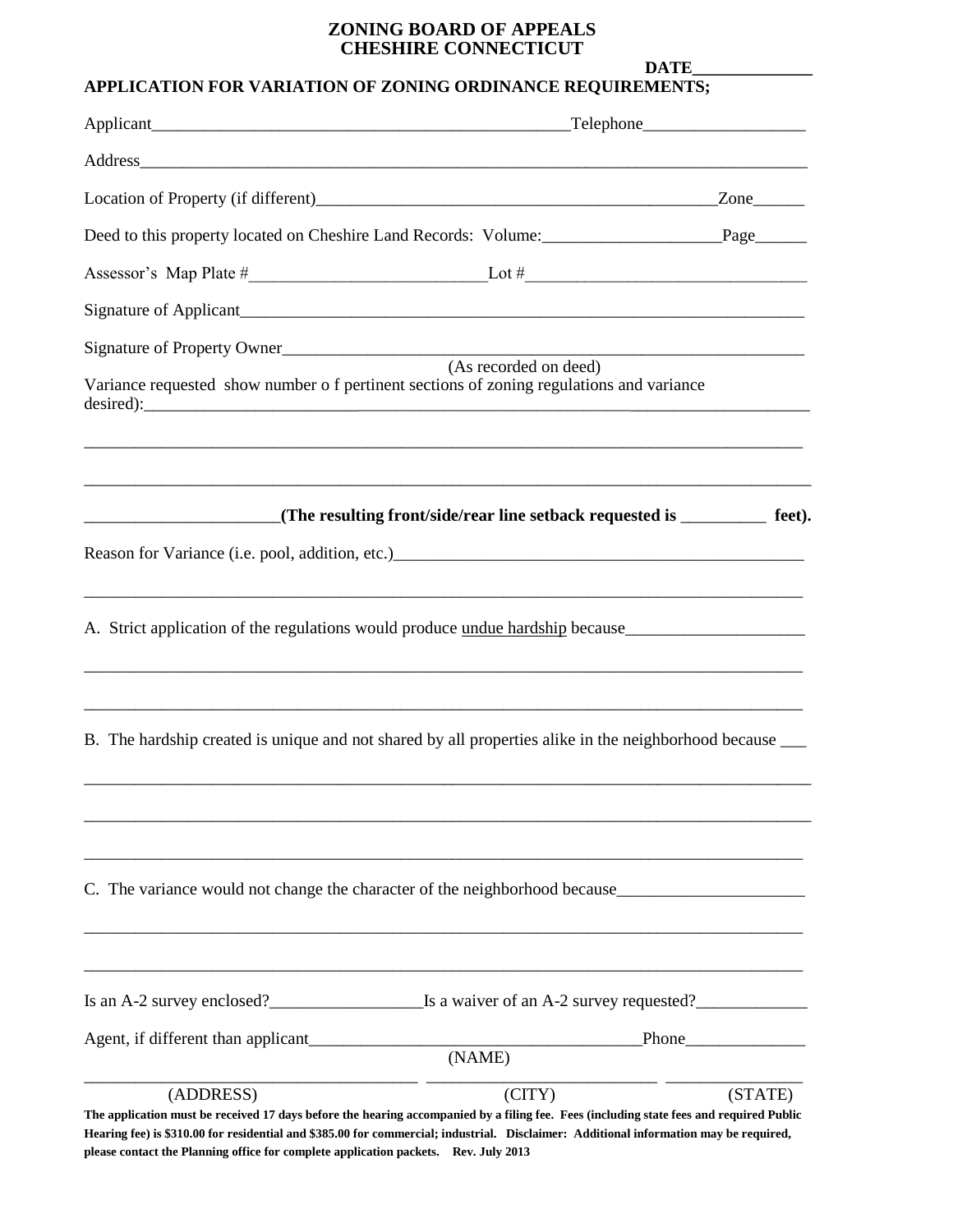## **THE FOLLOWING IS A CHECK LIST TO ENSURE THAT ALL NECESSARY APPLICATIONS HAVE BEEN FILED WITH THE PLANNING OFFICE**

**(Please check one)**

|                                                                                                                                                                                                                                    | <b>YES</b>     |                | NO.          |
|------------------------------------------------------------------------------------------------------------------------------------------------------------------------------------------------------------------------------------|----------------|----------------|--------------|
| Have any variances previously been granted or<br>1.<br>denied on this property?                                                                                                                                                    | $\overline{ }$ | $\overline{ }$ |              |
| If so, when? $\sqrt{ }$                                                                                                                                                                                                            |                |                |              |
| 2. Are you requesting a waiver of the Class A-2<br>Survey?<br>If so, this must be in writing.)                                                                                                                                     |                |                |              |
| 3. Are there any wetlands on the property?                                                                                                                                                                                         |                |                |              |
| 4. Is the property within the watershed area?<br>(If so, has an application been submitted<br>To the Regional Water Authority?)                                                                                                    |                |                |              |
| 5.<br>Is the property located within the aquifer zone?                                                                                                                                                                             |                |                |              |
| Is the property located within a public water supply<br>6.<br>Aquifer protection area or watershed area?<br>(If yes, notification is required to the CT Dept.<br>of Public Health per Public Act 06-53)                            |                |                |              |
| 7. Has Chesprocott submitted a written statement and/or<br>Map confirming the location of septic/well location on the property?                                                                                                    |                |                |              |
| 8. It is suggested that you submit photos of the area where you are requesting the<br>variance. (This will allow the ZBA members to review the area when they are<br>Photos submitted.<br>unable to see the area from the street). |                |                | $\mathbf{I}$ |
| The following items must be submitted with each application:                                                                                                                                                                       |                |                |              |
| <b>Application Form</b>                                                                                                                                                                                                            |                |                |              |
| Survey (3 copies)                                                                                                                                                                                                                  |                |                |              |
| Notarized letter to Chairman regarding abutters notification                                                                                                                                                                       |                |                |              |
| <b>Applicable Fee</b>                                                                                                                                                                                                              |                |                |              |
| By signing this checklist, I hereby acknowledge full responsibility that the<br>Information provided is true and accurate.                                                                                                         |                |                |              |

**\_\_\_\_\_\_\_\_\_\_\_\_\_\_\_\_\_\_\_\_\_\_\_\_\_\_\_\_\_\_\_\_\_\_\_\_ \_\_\_\_\_\_\_\_\_\_\_\_\_\_\_\_\_\_\_\_\_\_\_\_**

**Applicant's Signature Date**